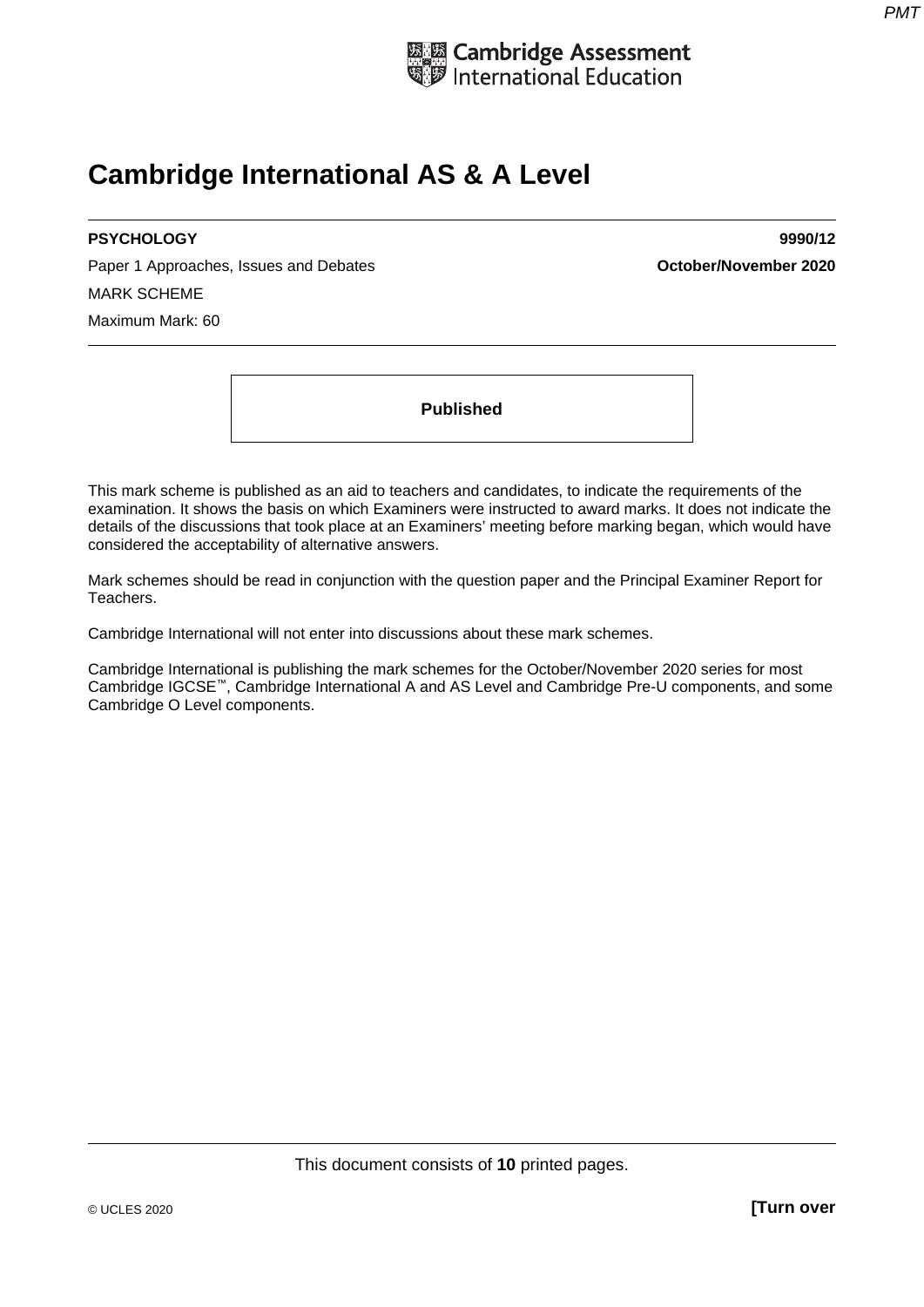## **Generic Marking Principles**

These general marking principles must be applied by all examiners when marking candidate answers. They should be applied alongside the specific content of the mark scheme or generic level descriptors for a question. Each question paper and mark scheme will also comply with these marking principles.

GENERIC MARKING PRINCIPLE 1:

Marks must be awarded in line with:

- the specific content of the mark scheme or the generic level descriptors for the question
- the specific skills defined in the mark scheme or in the generic level descriptors for the question
- the standard of response required by a candidate as exemplified by the standardisation scripts.

GENERIC MARKING PRINCIPLE 2:

Marks awarded are always **whole marks** (not half marks, or other fractions).

GENERIC MARKING PRINCIPLE 3:

Marks must be awarded **positively**:

- marks are awarded for correct/valid answers, as defined in the mark scheme. However, credit is given for valid answers which go beyond the scope of the syllabus and mark scheme, referring to your Team Leader as appropriate
- marks are awarded when candidates clearly demonstrate what they know and can do
- marks are not deducted for errors
- marks are not deducted for omissions
- answers should only be judged on the quality of spelling, punctuation and grammar when these features are specifically assessed by the question as indicated by the mark scheme. The meaning, however, should be unambiguous.

GENERIC MARKING PRINCIPLE 4:

Rules must be applied consistently, e.g. in situations where candidates have not followed instructions or in the application of generic level descriptors.

GENERIC MARKING PRINCIPLE 5:

Marks should be awarded using the full range of marks defined in the mark scheme for the question (however; the use of the full mark range may be limited according to the quality of the candidate responses seen).

GENERIC MARKING PRINCIPLE 6:

Marks awarded are based solely on the requirements as defined in the mark scheme. Marks should not be awarded with grade thresholds or grade descriptors in mind.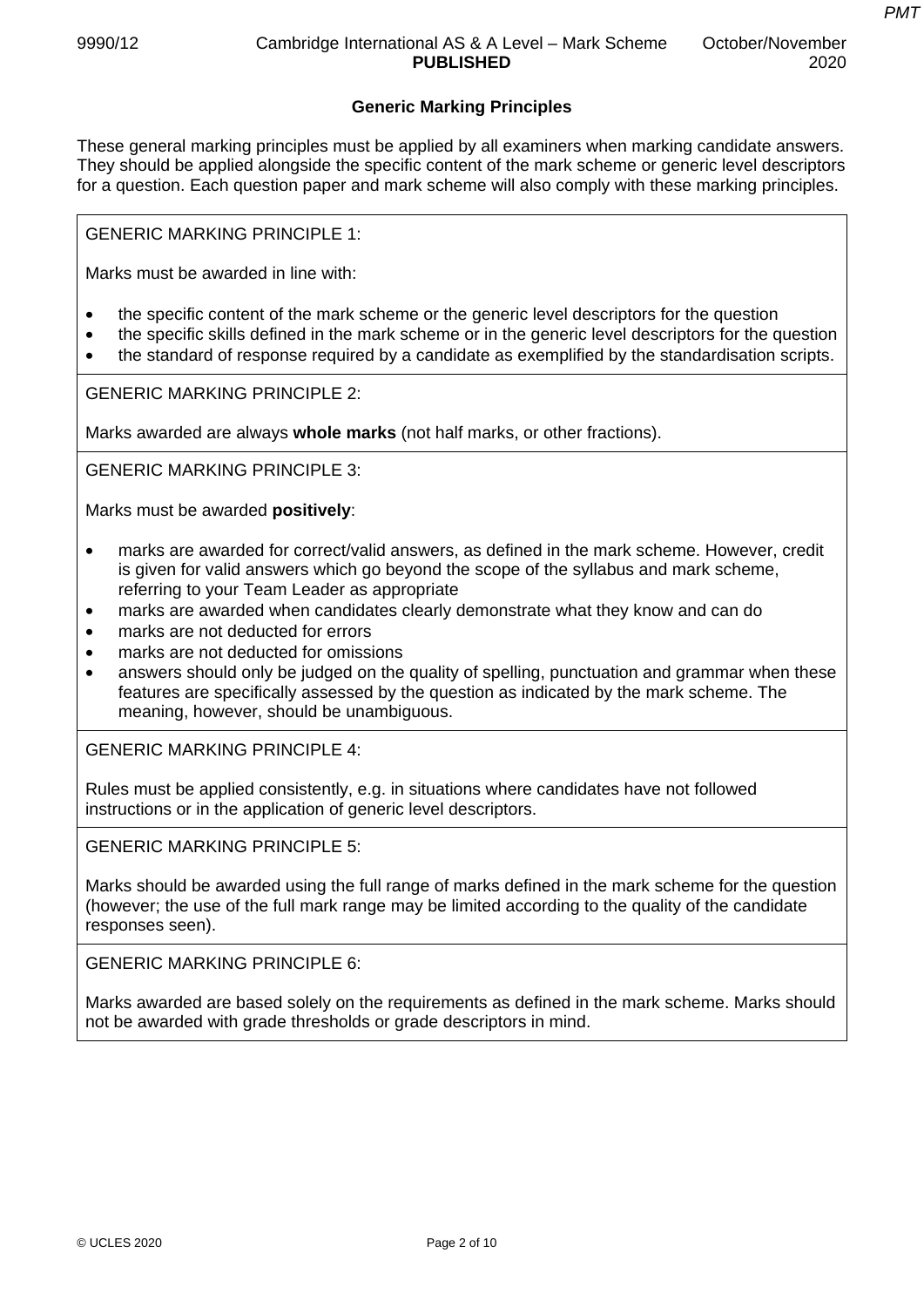| Question | <b>Marks</b><br><b>Answer</b>                                                                                                                                                                                                                                                                                                                                                                                                                                                                                                                                                                                                         |              |
|----------|---------------------------------------------------------------------------------------------------------------------------------------------------------------------------------------------------------------------------------------------------------------------------------------------------------------------------------------------------------------------------------------------------------------------------------------------------------------------------------------------------------------------------------------------------------------------------------------------------------------------------------------|--------------|
| 1        | From the study by Yamamoto et al. (chimpanzee helping):                                                                                                                                                                                                                                                                                                                                                                                                                                                                                                                                                                               |              |
| 1(a)     | Name one of the objects on the tray for the chimpanzees, other than<br>the stick or the straw.                                                                                                                                                                                                                                                                                                                                                                                                                                                                                                                                        | 1            |
|          | 1 mark for a correct answer                                                                                                                                                                                                                                                                                                                                                                                                                                                                                                                                                                                                           |              |
|          | Hose;<br>Chain;<br>Rope,<br>(Paint) Brush;<br>Belt.                                                                                                                                                                                                                                                                                                                                                                                                                                                                                                                                                                                   |              |
| 1(b)     | Outline the difference between an 'upon-request' offer and a<br>'voluntary' offer in this study.                                                                                                                                                                                                                                                                                                                                                                                                                                                                                                                                      |              |
|          | 1 mark for correct definition used in study                                                                                                                                                                                                                                                                                                                                                                                                                                                                                                                                                                                           |              |
|          | Upon-request:<br>The helper gave a tool to the chimp who had requested it.                                                                                                                                                                                                                                                                                                                                                                                                                                                                                                                                                            |              |
|          | Voluntary offer:<br>The helper gave a tool to the chimp without any request (from the recipient).                                                                                                                                                                                                                                                                                                                                                                                                                                                                                                                                     |              |
| 1(c)     | Outline one conclusion from this study.                                                                                                                                                                                                                                                                                                                                                                                                                                                                                                                                                                                               | $\mathbf{2}$ |
|          | $2$ marks = full conclusion<br><b>1</b> mark = partial conclusion<br><b>0</b> marks = purely results<br>The study suggests that chimpanzees can target help; when they<br>understand the needs of another chimpanzee (2 marks);<br>Chimpanzees do show altruistic behaviour but they need to see the situation<br>$(2$ marks);<br>Chimpanzees can understand what other chimpanzees want (1 mark);<br>Chimpanzees help other chimpanzees / show altruism towards other<br>chimpanzees (1 mark);<br>Ayumu was the only chimpanzee to look through the window in the Can't<br>See Condition hence he was better at this task (0 marks). |              |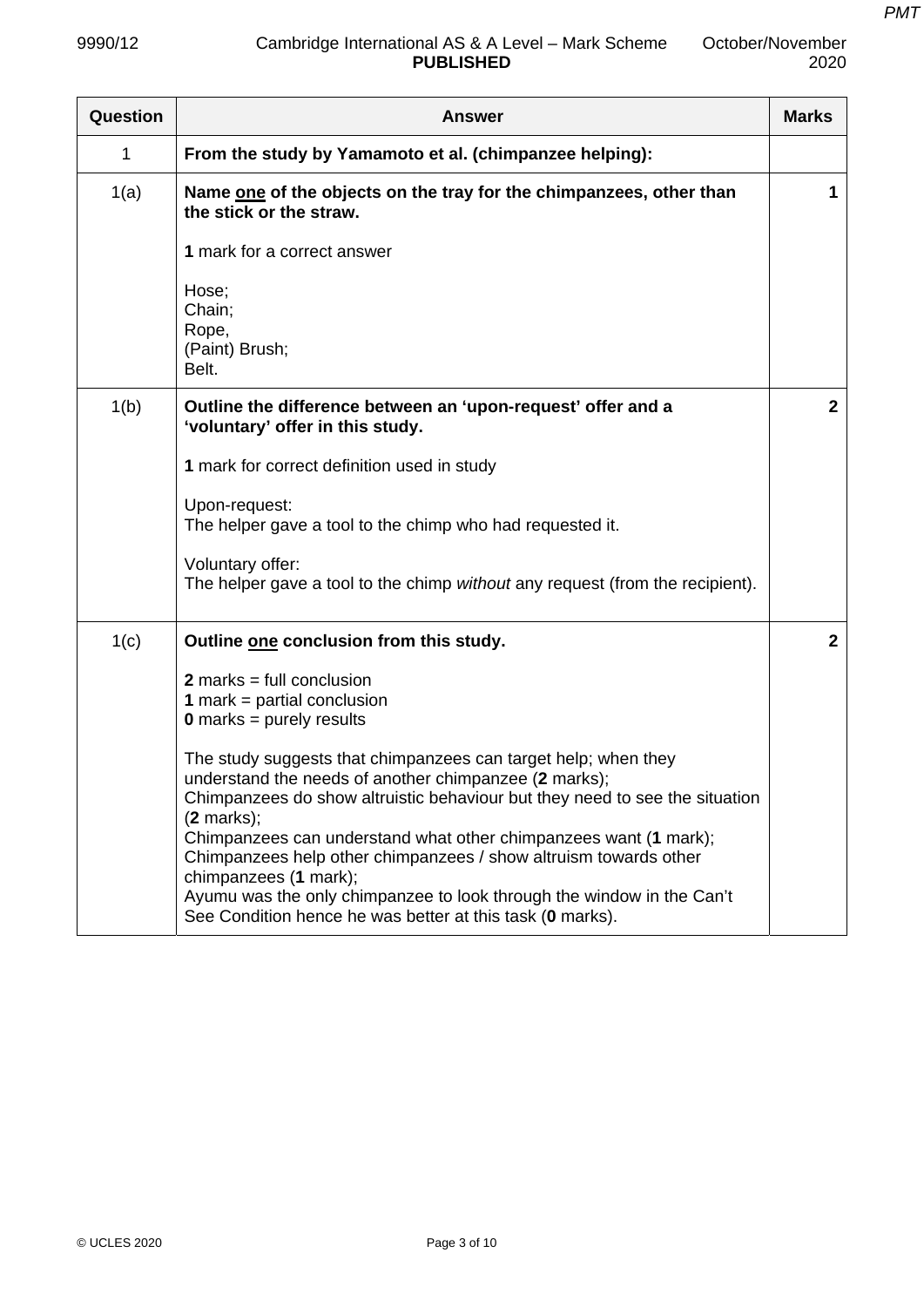| Question       | <b>Marks</b><br><b>Answer</b>                                                                                                                                                                                                                                         |              |
|----------------|-----------------------------------------------------------------------------------------------------------------------------------------------------------------------------------------------------------------------------------------------------------------------|--------------|
| $\overline{2}$ | In the euphoria condition in the study by Schachter and Singer (two<br>factors in emotion), a stooge performed a series of standardised<br>behaviours. An observer categorised any behaviours shown by the<br>participant. One category was 'initiates new activity'. |              |
| 2(a)(i)        | Outline how the category of 'initiates new activity' was operationalised<br>in this study.                                                                                                                                                                            | $\mathbf{2}$ |
|                | 1 mark per correct point                                                                                                                                                                                                                                              |              |
|                | If the participant gave creative euphoria;<br>That is, they initiated euphoric behaviour outside of the stooge's routine;<br>Therefore, the behaviour had to be one that had never been seen by the<br>participant (from the stooge).                                 |              |
| 2(a)(ii)       | Name one behaviour shown by a participant in this study that was<br>categorised as 'initiates new activity'.                                                                                                                                                          | 1            |
|                | 1 mark for correct answer.                                                                                                                                                                                                                                            |              |
|                | (Threw) open the window;<br>Laughing;<br>Throwing paper basketballs;<br>Hula hooped (on neck and leg).                                                                                                                                                                |              |
| 2(b)           | Describe the results from the Activity Index in the euphoria condition<br>for the Epinephrine Informed (Epi Inf) group compared to the<br>Epinephrine Misinformed (Epi Mis) group. You must use data in your<br>answer.                                               | 3            |
|                | <b>3</b> marks = comparison result with correct data<br>2 marks = comparison result with incorrect data/no data<br>1 mark = one result (e.g. for just for EPI-INF)                                                                                                    |              |
|                | e.g. 3 marks:<br>The EPI-INF scored lower with a score of 12 compared to the EPI-MIS with<br>a score of 22.                                                                                                                                                           |              |
|                | e.g. 2 marks:<br>The EPI-INF scored lower on the index compared to the EPI-MIS;<br>The EPI-MIS scored higher on the index compared to the EPI-INF.                                                                                                                    |              |
|                | e.g. 1 mark:<br>The EPI-MIS scored the higher/The EPI-INF scored lower.                                                                                                                                                                                               |              |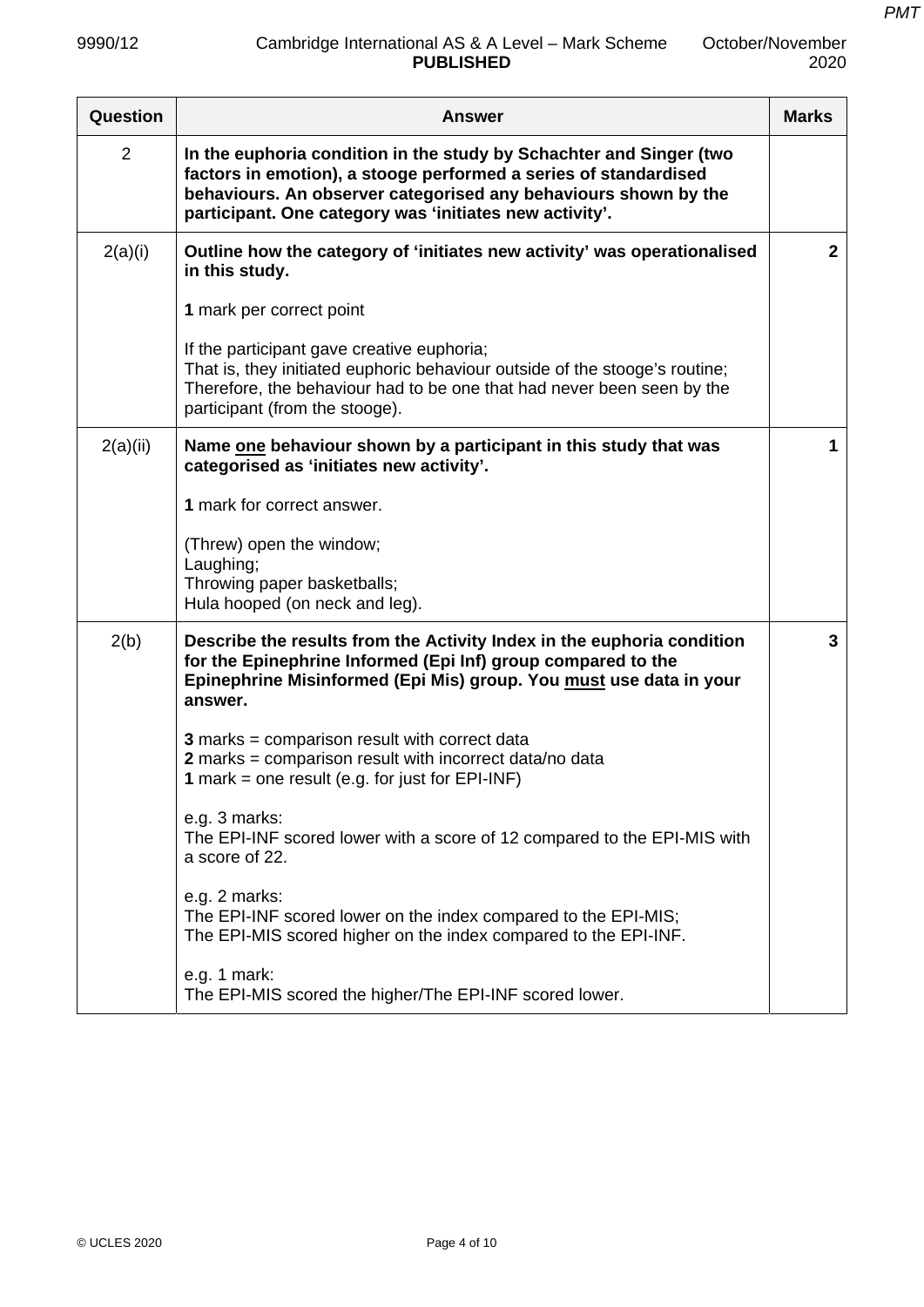| October/November |
|------------------|
| 2020             |

| Question | <b>Answer</b>                                                                                                                                                                    |                                                                                                                                                                                                                                                                          | <b>Marks</b> |  |
|----------|----------------------------------------------------------------------------------------------------------------------------------------------------------------------------------|--------------------------------------------------------------------------------------------------------------------------------------------------------------------------------------------------------------------------------------------------------------------------|--------------|--|
| 3        | Explain one or more real-world applications of the study by Laney et<br>al. (false memory). Do not refer to more than three applications in your<br>answer.<br>Examples include: |                                                                                                                                                                                                                                                                          |              |  |
|          |                                                                                                                                                                                  |                                                                                                                                                                                                                                                                          |              |  |
|          | Healthier diets;<br>Treating PTSD.                                                                                                                                               | Helping cancer patients improve their diets / likelihood of eating;                                                                                                                                                                                                      |              |  |
|          |                                                                                                                                                                                  | This will be band marked as follows:                                                                                                                                                                                                                                     |              |  |
|          | <b>Marks</b>                                                                                                                                                                     | <b>Description</b>                                                                                                                                                                                                                                                       |              |  |
|          | 5                                                                                                                                                                                | <b>One</b> application suggested in depth and it is clear what the<br>application is and how it will be achieved;<br><b>OR</b><br>More than one application suggested in less depth but still<br>clearly showing what the application is and how it will be<br>achieved. |              |  |
|          | $3 - 4$                                                                                                                                                                          | <b>One</b> application suggested which has some detail with the<br>application identifiable and how it will be achieved;<br><b>OR</b><br>More than one application suggested that are brief but the<br>application is identifiable with how it will be achieved.         |              |  |
|          | $1 - 2$                                                                                                                                                                          | One or more application suggested that are/is brief but may<br>lack clarity as to what the application is and/or how it will be<br>achieved.                                                                                                                             |              |  |
|          | $\mathbf 0$                                                                                                                                                                      | No creditworthy real-world application or description of study<br>only.                                                                                                                                                                                                  |              |  |

| 4    | From the study by Milgram (obedience):                                                         |  |
|------|------------------------------------------------------------------------------------------------|--|
| 4(a) | Identify two characteristics of the learner in this study.                                     |  |
|      | 1 mark per correct characteristic                                                              |  |
|      | 47 year old;<br>Male;<br>Accountant;<br>Irish-American (stock);<br>Mild-mannered;<br>Likeable. |  |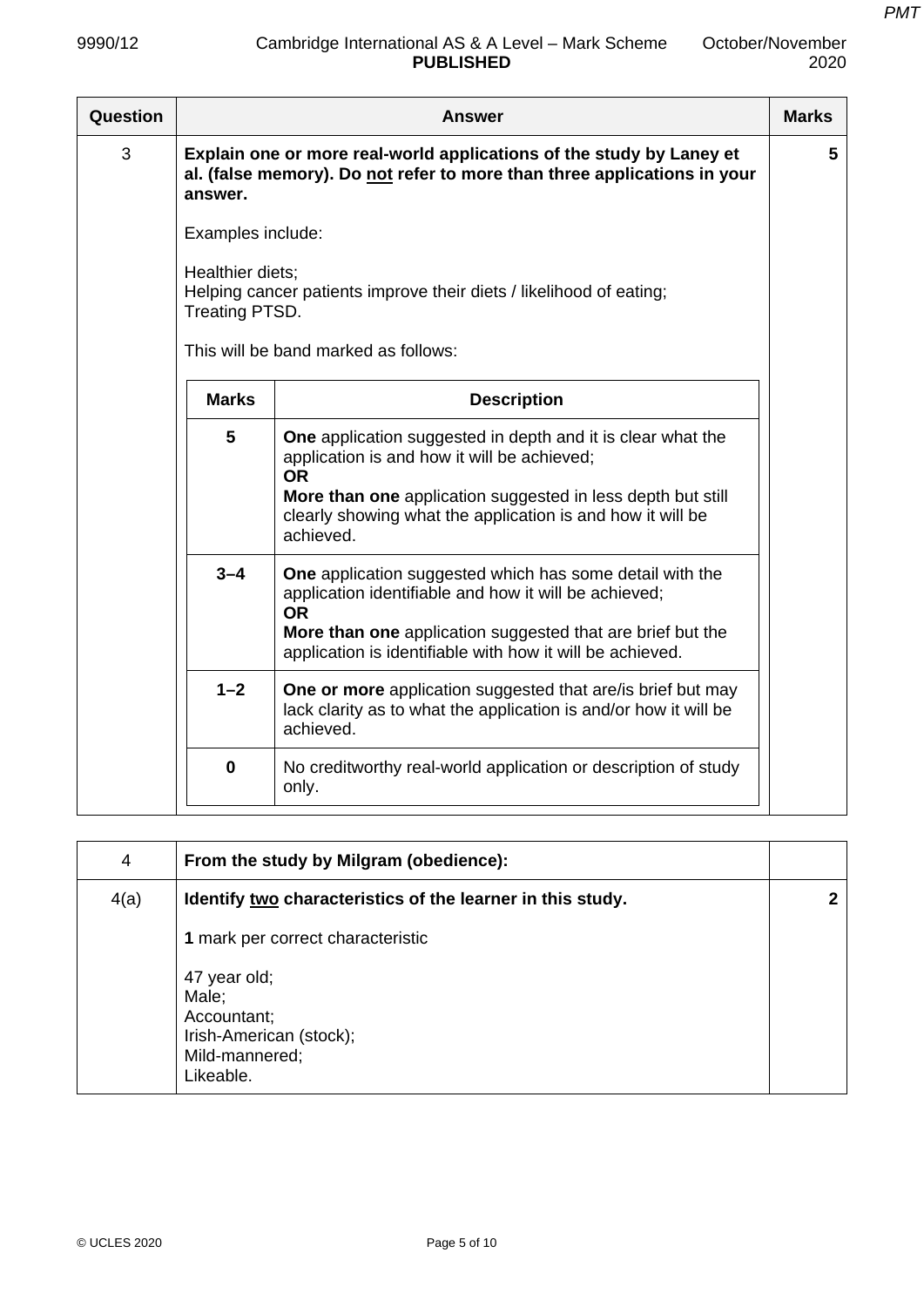| Question | <b>Answer</b>                                                                                                                                                                                                                                                                          | <b>Marks</b> |
|----------|----------------------------------------------------------------------------------------------------------------------------------------------------------------------------------------------------------------------------------------------------------------------------------------|--------------|
| 4(b)     | Describe the sample of participants used in this study.                                                                                                                                                                                                                                | 3            |
|          | 1 mark per correct point                                                                                                                                                                                                                                                               |              |
|          | $N=40$ ;<br>(all) male;<br>Aged 20-50 years;<br>From New Haven area;<br>Wide range of occupations;<br>Postal clerks, teachers, salesman, engineers, laborers (1 mark for any 2);<br>Range of educational levels;<br>Readers of a local newspaper;<br>Recruited via volunteer sampling. |              |
| 4(c)     | Explain why this study is from the social approach.                                                                                                                                                                                                                                    |              |
|          | 2 marks = clearly linked to social approach (either through example or<br>assumption)<br>1 mark = partially linked to social approach/assumption of social approach<br>only                                                                                                            |              |
|          | e.g.<br>The study was looking at how an individual affects people's ability to be<br>obedient (1 mark). The experimenter would give prods to participants when<br>they refused to stop to try to keep them giving larger and larger shocks<br>$(1$ mark).                              |              |

| 5 | Describe the procedure of the study by Andrade (doodling) from the<br>point when the tape had finished playing.                                                                                                                                                                                                                                                                                                                                                                 |  |
|---|---------------------------------------------------------------------------------------------------------------------------------------------------------------------------------------------------------------------------------------------------------------------------------------------------------------------------------------------------------------------------------------------------------------------------------------------------------------------------------|--|
|   | 1 mark per correct procedural point made                                                                                                                                                                                                                                                                                                                                                                                                                                        |  |
|   | The experimenter collected in the response sheets;<br>They engaged participants (for 1 minute) in conversation;<br>The experimenter apologised for misleading them about the memory test /<br>they were given a surprise recall test;<br>Half the participants were asked to recall names/party-goers first;<br>Half the participants were asked to recall the places mentioned first;<br>Debriefing then happened;<br>Participants were asked if they suspected a memory test. |  |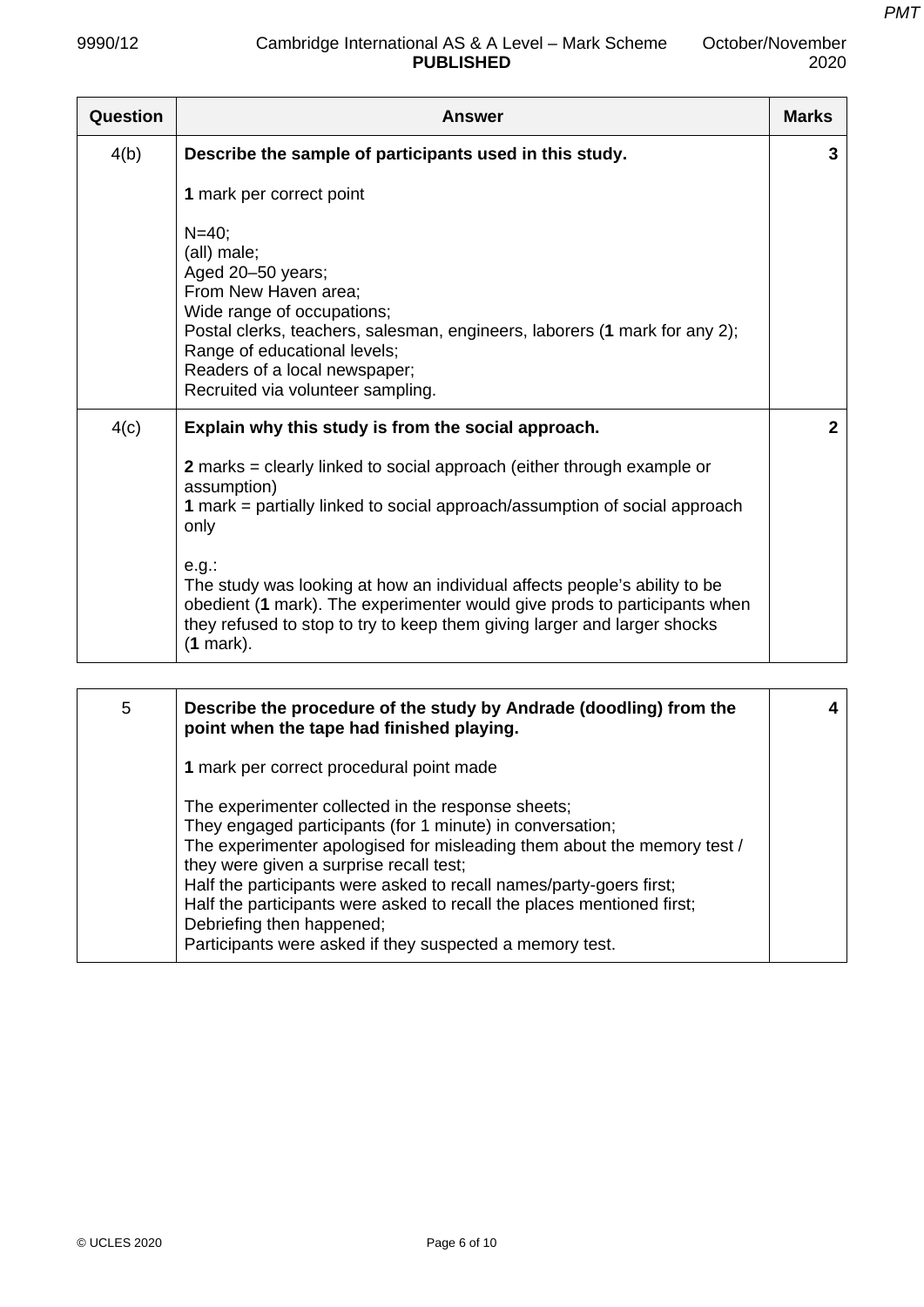| Question | Answer                                                                                                                                                                                                                                                                                                                                                                                      | <b>Marks</b> |
|----------|---------------------------------------------------------------------------------------------------------------------------------------------------------------------------------------------------------------------------------------------------------------------------------------------------------------------------------------------------------------------------------------------|--------------|
| 6        | Describe the psychology that is being investigated in the study by<br>Bandura et al. (aggression).                                                                                                                                                                                                                                                                                          | 5            |
|          | 1 mark per 'psychology' point made<br>1 identification mark is available<br>1 mark available for an explicit example from the study                                                                                                                                                                                                                                                         |              |
|          | Creditworthy 'psychology' includes Social Learning Theory, frustration-<br>aggression, delayed imitation.                                                                                                                                                                                                                                                                                   |              |
|          | $e.g.$ :<br>Social Learning theory was being investigated which centres around<br>observing and imitating behaviours;<br>People pay attention to a role model;<br>They retain this information in their memory;<br>They must feel like they are capable of imitating the behaviour;<br>They must feel motivated to want to imitate the behaviour / feel will get<br>rewarded for imitation. |              |
|          | Aggression can be physical (hitting) and verbal (shouting).                                                                                                                                                                                                                                                                                                                                 |              |
|          | Delayed imitation is when someone witnesses a behaviour at one time<br>point, but only reproduces that behaviour at a different time point.                                                                                                                                                                                                                                                 |              |

| Question       | <b>Answer</b>                                                                                                                                                                                                                                                                                                                              |              |
|----------------|--------------------------------------------------------------------------------------------------------------------------------------------------------------------------------------------------------------------------------------------------------------------------------------------------------------------------------------------|--------------|
| $\overline{7}$ | From the study by Pepperberg (parrot learning):                                                                                                                                                                                                                                                                                            |              |
| 7(a)           | Outline one aim of this study.                                                                                                                                                                                                                                                                                                             | $\mathbf{2}$ |
|                | <b>2</b> marks = full aim<br><b>1</b> mark = partial aim                                                                                                                                                                                                                                                                                   |              |
|                | e.g.<br>To investigate whether a parrot could learn the concepts of same/different<br>$(2 \text{ marks})$ ;<br>To investigate whether a parrot could comprehend symbolic understanding<br>of same/different (2 marks);<br>To see if a parrot can differentiate between objects (1 mark);<br>To test animal cognition in a parrot (1 mark). |              |
| 7(b)           | Outline one methodological weakness of this study.                                                                                                                                                                                                                                                                                         | $\mathbf{2}$ |
|                | 1 mark = appropriate methodological weakness<br><b>1</b> mark = applying it to Pepperberg                                                                                                                                                                                                                                                  |              |
|                | e.g.<br>The sample size was one, making generalisability difficult (1 mark). Alex<br>may have been 'qualitatively' different to other parrots so he may not<br>represent a large population of them / wild parrots (1 mark);<br>The study lacked ecological validity (1 mark).                                                             |              |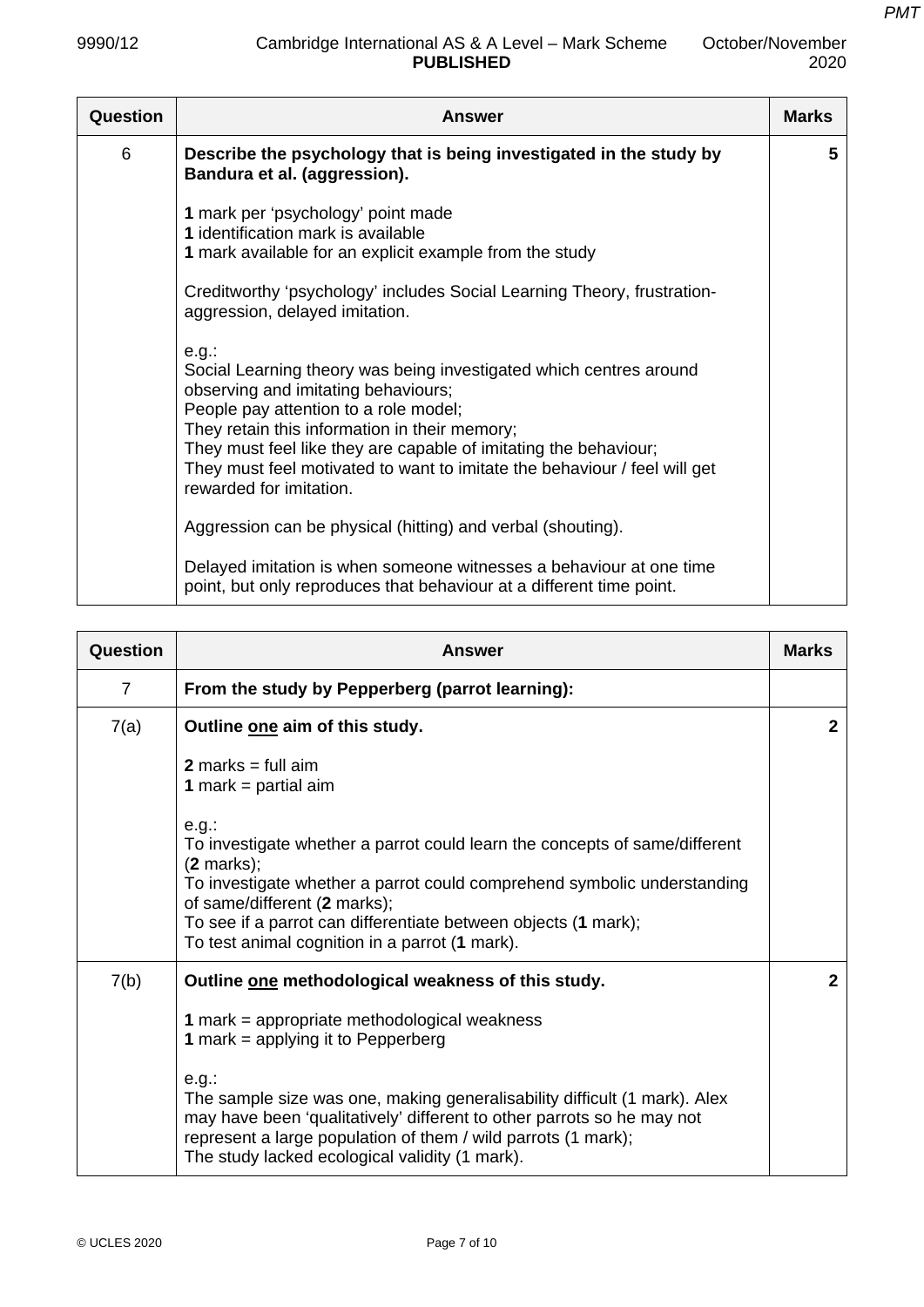| Question | <b>Answer</b>                                                                                                                                                                                                                                                                                                                                                                     | <b>Marks</b> |
|----------|-----------------------------------------------------------------------------------------------------------------------------------------------------------------------------------------------------------------------------------------------------------------------------------------------------------------------------------------------------------------------------------|--------------|
| 7(c)     | Suggest one real-world application based on the procedure of this<br>study.                                                                                                                                                                                                                                                                                                       | $\mathbf{2}$ |
|          | 1 mark for what the application is (clearly based on Pepperberg)<br>1 mark for how it will be achieved                                                                                                                                                                                                                                                                            |              |
|          | $e.g.$ :<br>Teaching animals using the Model/Rival Technique can be used in other<br>settings / therapy settings (1 mark: how);<br>Service dogs may be taught which tablets are same/different for people who<br>need help identifying the correct medication (1 mark: what);<br>Teaching children using the Model/Rival Technique can be used in the<br>classroom (1 mark: how). |              |
| 8(a)     | Outline what is meant by individual and situational explanations of<br>behaviour, using any examples. Do not refer to the study by Piliavin et<br>al. (subway Samaritans) in your answer.                                                                                                                                                                                         | 4            |
|          | 1 mark = defining individual $+$ 1 mark example (non-Piliavin)<br>1 mark = defining situational $+$ 1 mark example (non-Piliavin)                                                                                                                                                                                                                                                 |              |
|          | $e.g.$ :<br>The individual explanation states that we behave because of our personality<br>(1 mark). For example, a person wants to go snowboarding because they<br>are an extravert (1 mark);                                                                                                                                                                                    |              |
|          | The situational explanation states that we behaviour because of the<br>environment we find ourselves in / our surroundings / other people around<br>us (1 mark). For example, in the Bandura study the children imitated the<br>model later on because they had already witnessed/observed the model<br>acting aggressively (so they did).                                        |              |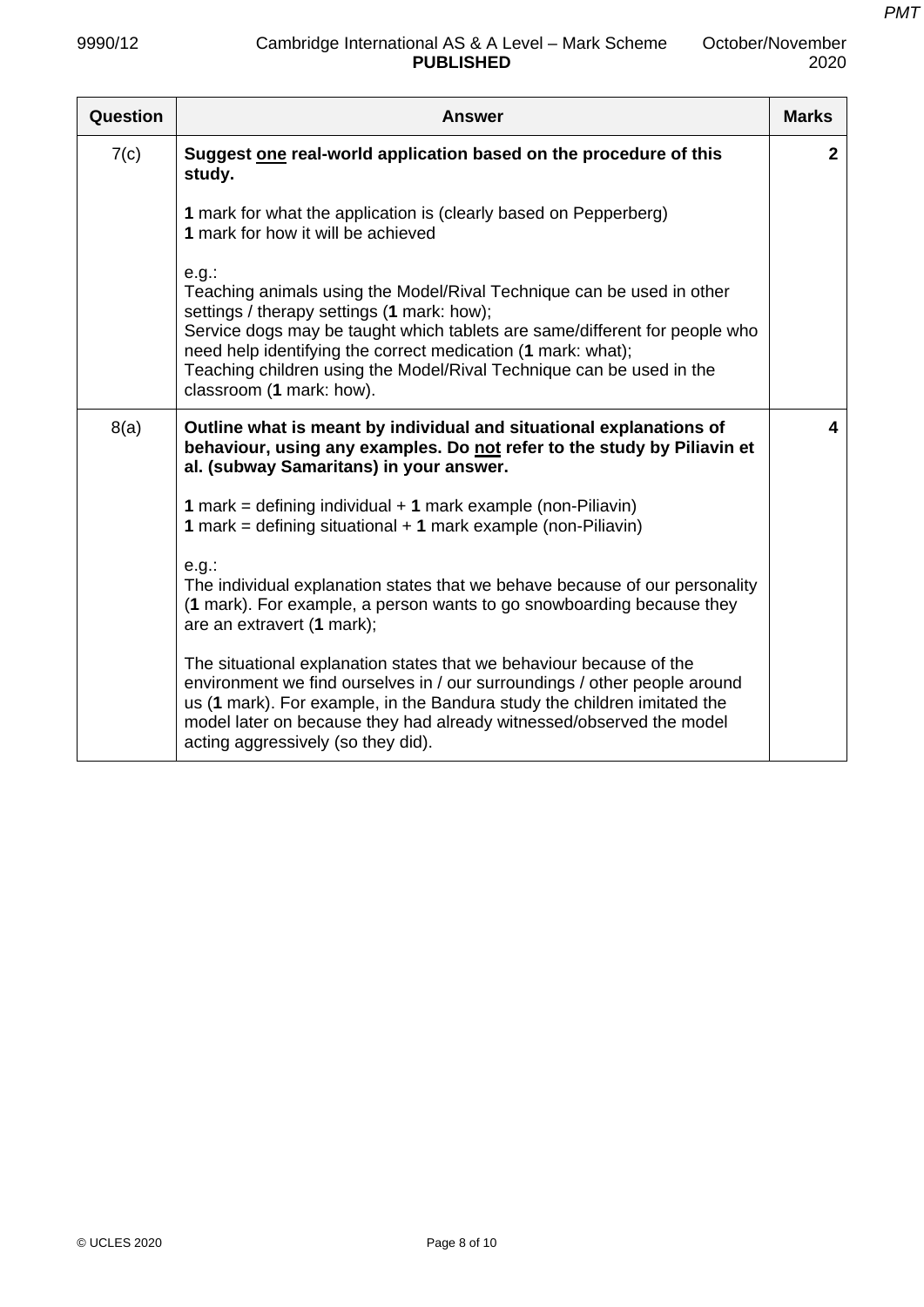| Question |                                       | <b>Answer</b>                                                                                                                                                                                                                                                                                                                                                                                                            |                | <b>Marks</b> |
|----------|---------------------------------------|--------------------------------------------------------------------------------------------------------------------------------------------------------------------------------------------------------------------------------------------------------------------------------------------------------------------------------------------------------------------------------------------------------------------------|----------------|--------------|
| 8(b)     |                                       | Explain how one result from the study by Piliavin et al. supports the<br>individual explanation of helping behaviour and how one result<br>supports the situational explanation of helping behaviour.                                                                                                                                                                                                                    |                | 8            |
|          | For each result:                      |                                                                                                                                                                                                                                                                                                                                                                                                                          |                |              |
|          | Level                                 | <b>Criteria</b>                                                                                                                                                                                                                                                                                                                                                                                                          | <b>Marks</b>   |              |
|          | $\overline{4}$                        | The result presented has a meaningful comparison<br>and the candidate clearly explains how the result<br>supports individual/situational.                                                                                                                                                                                                                                                                                | 4              |              |
|          | 3                                     | The result presented has a meaningful comparison<br>and there is a brief attempt at explaining how the<br>result supports individual/situational;<br>The result presented has no meaningful comparison<br>but the candidate clearly explains how the result<br>supports individual/situational.                                                                                                                          | 3              |              |
|          | $\overline{2}$                        | The result presented has a meaningful comparison,<br>but there is no attempt at explanation or explanation<br>is not about individual/situational;<br>The result presented is not clear but there is an<br>attempt at explaining how the result supports<br>individual/situational.                                                                                                                                      | $\overline{2}$ |              |
|          | 1                                     | The result presented has no meaningful comparison<br>or there is a basic attempt at explaining.                                                                                                                                                                                                                                                                                                                          | 1              |              |
|          | $\mathbf 0$                           | No creditworthy answer.                                                                                                                                                                                                                                                                                                                                                                                                  | $\mathbf 0$    |              |
|          | e.g. individual:<br>e.g. situational: | The observers recorded comments from people about their helping or non-<br>helping behaviour. Examples of these were 'I wish I could help him but I am<br>not strong enough' or 'It's for men to help'.<br>These are individual beliefs about the incident and can help to explain<br>helping/non-helping behaviour. Each person had a different 'take' on the<br>incident and decided what to do based on that.         |                |              |
|          |                                       | Only on 73% of trials did people help a black drunk victim whereas for the<br>other three conditions (e.g. white drunk victim), on 100% of trials was help<br>given when no model as present.<br>Clearly, the situation that involved an interaction between a particular race<br>and condition of victim stopped some people from helping. This situation<br>had decreased helping behaviour in people in those trials. |                |              |